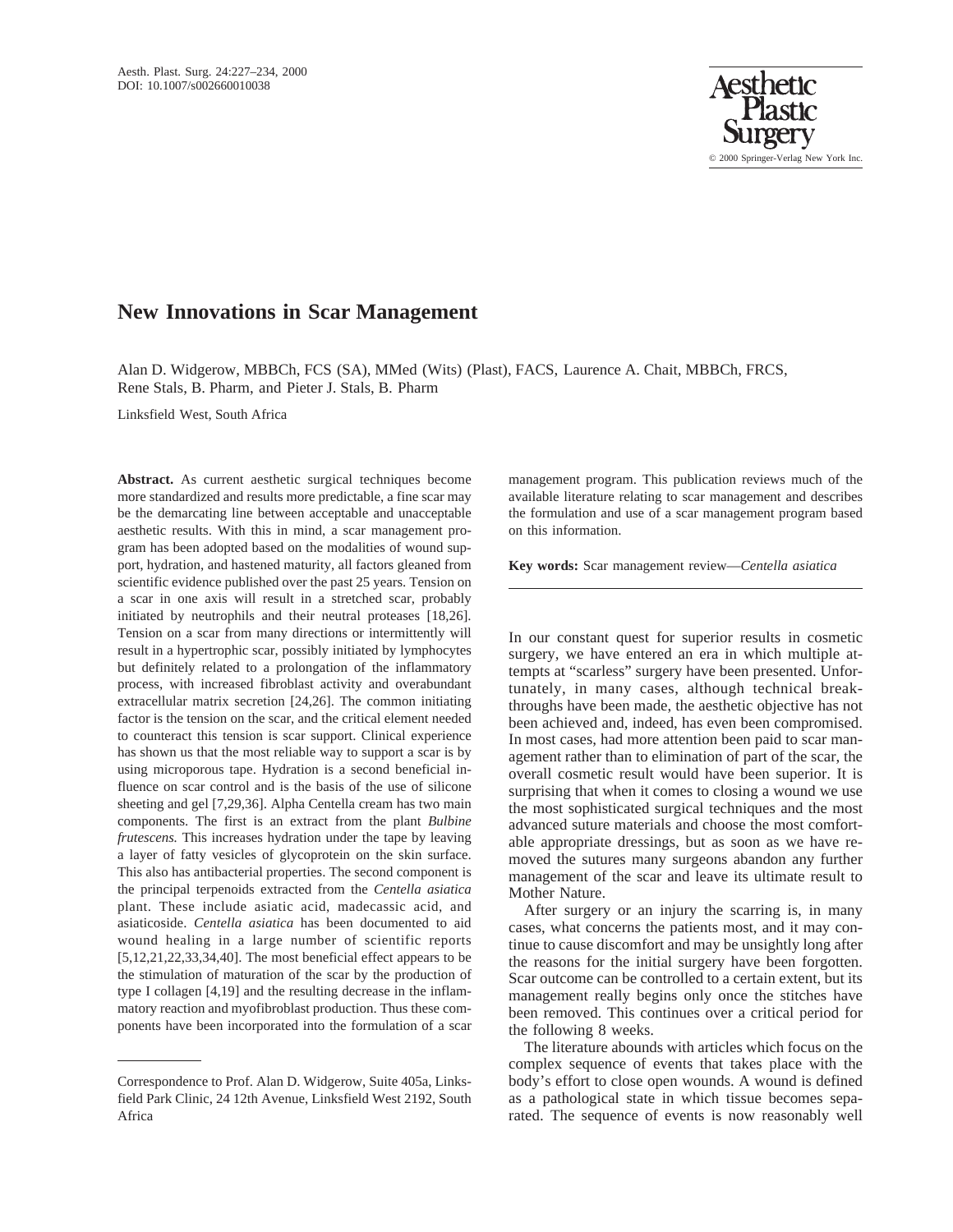defined, involving the initial vascular phase with the release of mediators, platelet factors, and coagulation cascade. This is followed by the inflammatory phase, involving neutrophils, macrophages, cytokines, lymphocytes, and monocytes. Too little inflammation delays healing; too much leads to excessive scarring—products of the inflammatory response regulate collagen synthesis in scar formation. Interleukin-1, produced by monocytes, increases collagen and fibronectin synthesis by fibroblasts. TGF-B is released by platelets at the site of injury and is highly chemotactic for macrophages and monocytes. It also stimulates production of collagen and fibronectin by fibroblasts [1] Scientists today are striving to find natural agents to attenuate or regulate the excessive cell proliferation and synthesis and contraction of the extracellular matrix during repair by scar fibroblasts. TGF-b has received the most attention due to its action in promoting fibrosis [41] and agents such as mannose-6 phosphate and decorin (dermatan sulfate proteogycan II) have been proposed as antagonists [41]. TGF-B1 protein is localized in the nodules of hypertrophic scars and stimulates the expression and formation of myofibroblasts [9]. Thus a balanced inflammatory phase is critical. After a 5-day lag, which corresponds to matrix accumulation composed largely of fibronectin and hyaluronic acid, an increase in wound breaking strength begins that coincides with a high rate of type 1 collagen synthesis. The rate at which wounds gain tensile strength thereafter, however, is slow, reflecting a much slower rate of collagen accumulation. For example, wounds have gained only about 20% of their final strength by the third week. In addition, wounded tissue fails to attain the same breaking strength as uninjured skin. At maximum strength a scar is only 70% as strong as intact skin [8]. The gradual gain in tensile strength is secondary not only to new collagen deposition, but also to collagen remodeling, with formation of larger collagen bundles and an alteration of inter molecular cross-links [8]. The wound enters the fibroblastic phase within 5 days and this phase lasts up to 4 weeks. Elements involved here include fibroblasts, growth factors, fibronectin, collagen (mainly type III, then type I), angiogenesis, and epithelialization. The price of wound repair is a scar, which appears reddish at first but, as the connective tissue tightens and vascularization slows, gradually loses its color.

The vast majority of wounds that we deal with in elective surgery are closed and past the major wound healing phases before we even consider the scars. Clean approximated wounds are clinically resurfaced within 48 hours. A preferred scar is one that has undergone rapid maturity with little contraction or increase in width. It is one that has not formed more collagen than is necessary for its strength.

All wounds heal by scar formation and this scar will never disappear. However, a good scar is one that is thin and flat and approximates the color of the surrounding skin rather than a scar that is stretched, thickened, and irritable and is a different color than the surrounding skin. In normal wounds that scar, collagen synthesis

peaks at day 21 after wounding and reaches a level similar to that of normal fibroblasts by day 26 postwounding. Although the conversion of normal scarring to hypertrophic scarring or the apparent overgrowth of scar beyond normal healing usually occurs 6 to 8 weeks after injury in humans, those scars that will become hypertrophic usually are erythematous and raised much earlier. Thus there is often a clinical indication that a scar has a propensity to become hypertrophic [27].

Three components have been identified as critical to scar control.

### **Scar Support—Investigative Evidence**

Sommerland and Creasy [37] compared the effect on stretching of four techniques of wound closure and studied the microarchitecture of stretched scars. They concluded that if there is little tension across a scar itself, the mechanically weak collagen bond withstand the forces on it—a narrow scar results and the scar collagen remains aligned along the scar. If, however, the tension across the scar is sufficient to overcome the bond when sutures are removed, the longitudinal fibers separate, and new collagen is laid down haphazardly across the scar. They observed that scars that stretch do so at a constant rate, almost doubling their width between 3 weeks and 3 months and increasing by nearly 50% between 3 and 6 months but stretching very little thereafter. Thus any technique which produces a narrower scar at 3 weeks would produce a proportionately narrower scar ultimately and this could make a significant difference in potentially wide scars [37]. The strength of the scar after 3 weeks is only 20% that of intact tissue [8]. Thus scar support is critical in this 2- to 3-week period and for longer periods when increased tension across the scar would result in exaggerated scarring.

Observations made by Elliot et al. [13] regarding presternal scars showed that not only was hypertrophy common, but there were significant regional differences, with a particular tendency to scar hypertrophy overlying the body of the sternum, especially in females. The lowest part of the scar showed the most stretching. How do we explain this? In 1861 Karl Langer measured the degree and direction of tension in various parts of the body by observing the distortion of a cut disk of skin measured from a wooden template [20]. In their paper in 1991 Meyer and Mcgrouther used a 5.5-mm skin biopsy punch as the template and measured distortion in different areas [26]. It was concluded that hypertrophic scarring occurs in areas of high tension with "pull" in many directions; a stretched scar results from increased tension in one axis only. Thus, over the sternum, the lines act in all directions, from movement of the arms, shoulders, neck, breasts, etc., whereas over the upper abdomen, the overwhelming tension is predominantly in the horizontal plane from repeated constant respiration. "The multidirectional tension may over stimulate the fibroblast causing it to produce excess collagen which is the main constituent of the scar" [26]. According to these authors the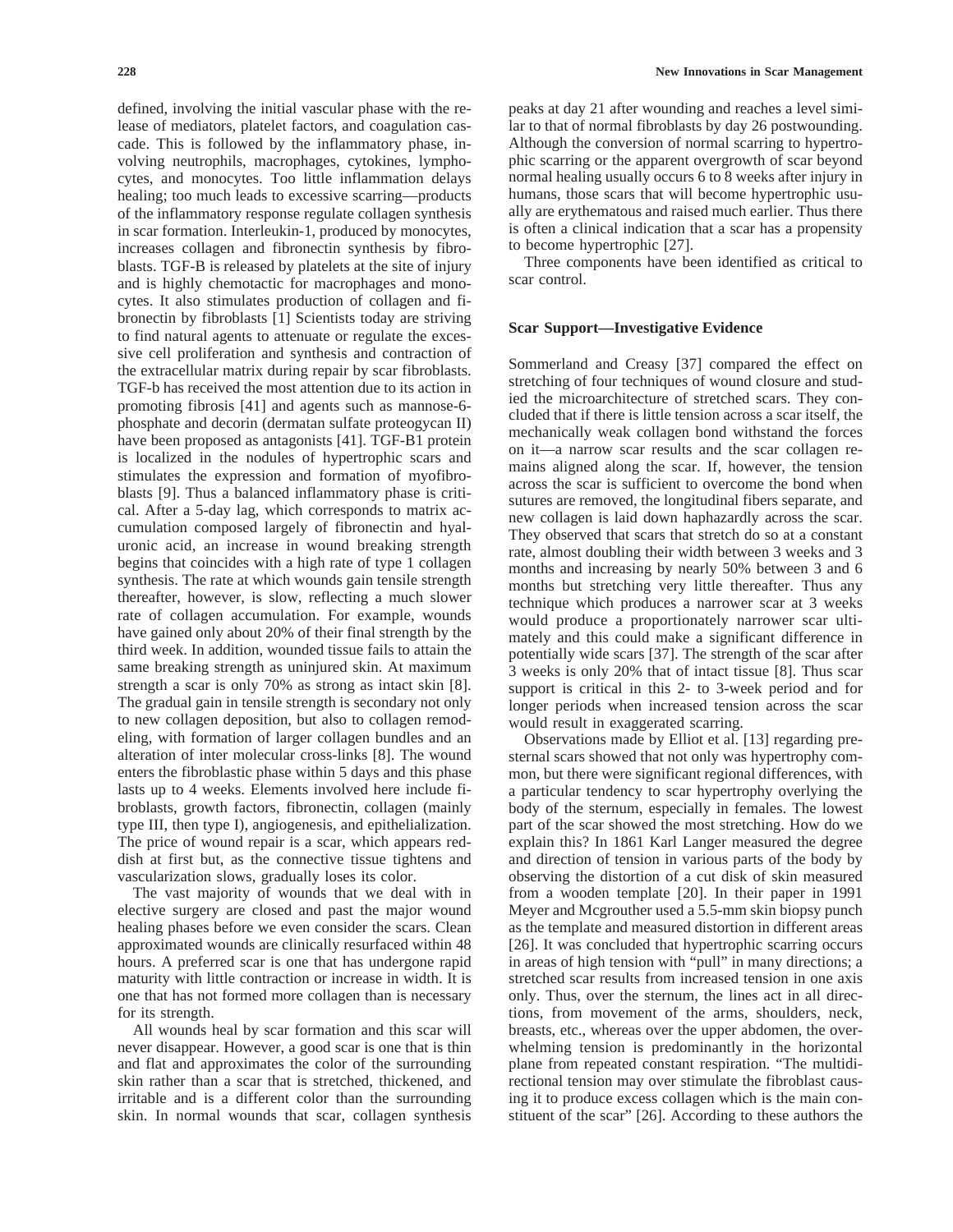midline abdominal scar will tend to be stretched if under tension—What happens if a laparotomy scar is put under tension?

Hogstrom et al. [18] measured wound margin strength after median laparotomy closed with or without tension. Tension on the wound resulted in a marked decrease in strength. This observed decrease in strength is critical to the process of wound management, where agents should be used that increase wound breaking strength as opposed to those that decrease this strength (vitamin E). Neutrophils were found to be present in large numbers in the areas of tension coinciding with the decrease in breaking strength. The neutrophils release neutral proteases (elastase, cathepsin G, and true collagenase) thought to be responsible for the degradation of collagen and the decrease in breaking strength [18]. This decreasing wound strength with repeated rhythmical tension from respiration resulted in the commonly observed stretched laparotomy scar.

What other cells play a regulatory role in wound healing?

Martin et al. [24] and Muir [28] showed that lymphocytes were present in the wound much earlier than previously described, namely, day 1, with peak numbers between day 8 and day 14, and remain present for as long as 4 months. The probability exists that in normal wound healing, lymphocytes are involved in the regulation of fibroblast function and the balance of lymphokines is well controlled. In hypertrophic and keloid scars, where all these cells persist much longer than in normal wounds, perhaps the imbalance of lymphokines is the cause of excessive fibrosis. As the inflammation subsides, there is decreased lymphocyte production, decreased fibroblast activity, and regression of the scar. Although not yet proven, it is becoming more likely that aberrations of lymphocyte function may be responsible for abnormal healing.

Thus tension on a scar in one axis will result in a stretched scar, probably initiated by neutrophils and their neutral proteases. Tension on a scar from many directions or intermittently will result in a hypertrophic scar, possibly initiated by lymphocytes but definitely related to a prolongation of the inflammatory process, with increased fibroblast activity and an overabundant extracellular matrix secretion. The common initiating factor is the tension on the scar, and the critical element needed to counteract this tension is scar support.

Clinical experience has shown us that the most reliable way to support a scar is using tape. Microporous tape is the most common form used, as it seems to accelerate healing without the accompanying bacterial growth seen with completely occlusive dressings. Thus, resistance to infection seems to be secure, but what about the efficacy of microporous tape? Those of us using prolonged taping on scars regard it as the most reliable of the modalities available for the prevention of thickened scars. This not only is a clinical impression but has been confirmed in various publications.

On observing scars across the wrist joint, Reiffel [31]

noted that the portion of scar overlying the immobile palmar fascia healed well, while that portion that stretched and relaxed as the wrist extended and flexed became hypertrophic. He concluded that it was longitudinal stretching parallel to the long axis of the wound that stimulates the process of hypertrophy. Taping was therefore recommended longitudinally in the direction of the scar rather than at right angles to it. This theory is probably in keeping with the multidirectional tension forces described earlier. The author concludes that the control or elimination of such stretching forces by the long-term use of paper tape, beginning at 2 weeks, has been effective in preventing hypertrophic scarring. Patient compliance was found to be a problem—these patients were instructed to change the tape on a daily basis for periods of a few months. This is a critical point, as patient compliance is an essential to any scar management program. We have found that it is unnecessary and counterproductive for the patient to remove the tape on a daily basis—the tape should be left in place until spontaneous separation occurs (usually 7–10 days). This technique has been used over the past 8 years with proven efficacy (Widgerow and Chait, personal experience).

Orentreich et al. [30] showed that tape occlusion produces anhydrosis, with 6 days of occlusion causing anhydrosis that requires 3 weeks for reversal. Gordon and Maibach [14] showed this to result from the effect of occlusion on the eccrine duct or secretory coil of the sweat gland. Marples and Kligman [23] showed that bacterial growth under tape is proportional to the degree of occlusion. As a result, microporous tape has been recommended as best over skin wounds because accelerated healing seems not to be accompanied by bacterial growth, as is seen under completely occlusive tape [32]. Hofman and Maibeck [17] showed that occlusion that produces an underlying dermatitis causes transepidermal water losses of up to 40 times the basal value. Neither dermatitis nor transepidermal water loss has been encountered beneath microporous tapes. Closure with microporous tape produces far more resistance to infection than other closure techniques [6,11]. It is therefore critical, when choosing an agent to interface with the tape, to avoid agents prone to skin irritation and dermatitis (vitamins A and E) or those with thick consistencies that may result in fully occlusive dressings rather than the semiocclusive nature of microporous tape. Sawada et al. [36] confirmed the efficacy of microporous tape on sutured wounds. They reported better results with Blenderm than with Micropore, thought to be due to the extra hydrative effect of the former. We believe that by combining a hydrative agent on the surface of the tape, this advantage is negated, and Micropore is still felt to be superior in its adhesion and skin interaction.

Taping is thus recognized as an effective method of wound support and controlled scar formation.

#### **Hydration—Investigative Evidence**

Topical silicone gel or silicone cream with occlusive dressing has proved to be an efficacious method for the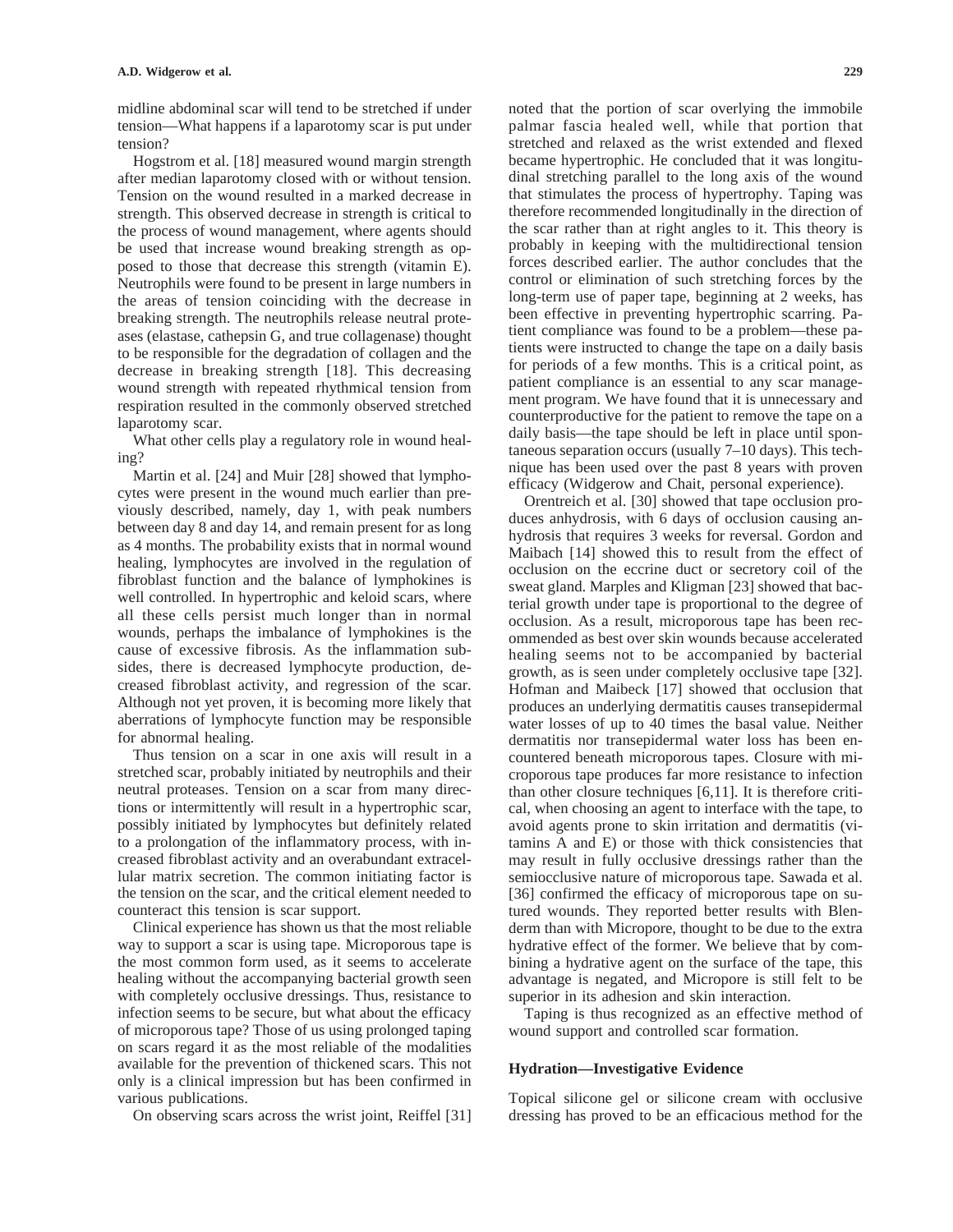treatment and prevention of hypertrophic scars and keloids, but how this action is triggered remains unknown. There is little possibility that topically applied silicone passes through the intact epidermis or gains access to the dermis. Hydration rather than silicone would appear to be the primary modulator of improved wound healing.

A keratinocyte–fibroblast coculture was used by Chang et al. [7] to mimic the use of topical silicone gel or cream. When testing the effects of various agents on fibroblast proliferation, Hanks balanced salt solution had more of an inhibitory effect on fibroblasts and their production of collagen and glycosaminoglycans than silicone or liquid paraffin. This work supports the conclusions of other authors [29,35] that the hydration effect of silicone gel is probably responsible for the enhanced healing effects and that silicone is not essential to the process. When silicone gel was substituted with water, the results on scars were equally as good. Compared with microporous taping, the taping proved to be more effective in preventing hypertrophic scars [29]. Davey et al. [10] believe that the relatively impermeable silicone gel acts in the same way as the stratum corneum. It reduces water loss and restores homeostasis to the scar, thereby reducing capillary hyperemia, collagen deposition, and hypertrophic scar formation. The water vapor transmission rate of silicone gel was found to be about half that of skin (4.5 vs 8.5  $g/m^2/h$ ). Since the scar surface does not appear to be wet when the sheeting is used, it appears that the sheet may promote hydration of the scar. Hirshowitz et al. [16] have described the mechanism of action of silicone sheets and their newly designed cushion to be on the basis of a negatively charged silicone surface affecting the scar with static electricity, causing involution of hypertrophic and keloid scars. It may well be that the positive effects seen in these cases may once again be attributed in large degree to the hydration effects elucidated in so many previous publications. Silicone sheeting and gel are used in most cases in the treatment of established exaggerated scarring. Unfortunately it has proved to be awkward to keep in place and has been associated with discomfort, maceration, and even fungal infection [45], making patient compliance difficult. Although silicone gel proved effective as an hydrating agent, a natural substitute would be preferable. Leaf sap from *Bulbine frutescens* is widely used for the treatment of wounds, burns, itches, rashes, cracked lips, herpes, etc. [42] they have antibacterial properties, but the healing effect is likely due mainly to the glycoprotein in the leaf gel. More importantly these fatty vesicles of glycoprotein are not absorbed but remain on the skin surface together with the tape, ensuring ideal hydration and occlusion of the wound [25].

### **Accelerated Scar Maturity—Investigate Evidence**

A review of the literature on scar creams [43] revealed the following information: **vitamin E** systematically seemed to inhibit the inflammatory response, wound healing, and tensile strength but topically did not display any beneficial effect. Clinically, however, in large doses topically, one often observes effects on the scar similar to those of steroids—that is, delayed wound healing and stretched scars probably related to the reduced tensile strength. Recent publications [15] have highlighted the skin irritation and reduced breaking strength caused by vitamin E and, at last, have put to rest the long-standing myth that vitamin E has a part to play in early scar control. Once again, hydration appears to be the only beneficial effect, far outweighed by the potential negative effects. Using vitamin E later on in the scar's maturity (4–6 weeks and later) may well flatten the scar due to its hydrative capabilities but, due to its decreased breaking strength effect on the scar, may result in a stretched weakened scar at best, and at worst, if used too early, can result in wound separation.

Vitamin A (0.05% retinoic acid) had some beneficial effect, but side effects of hypervitaminosis, skin irritation, etc., were reported. Cyclosporin could possibly be useful in prevention if T lymphocytes are proven to play a role (still experimental). Collagen inhibitors such as BAPN prevent cross-linking of collagen. Results are still being awaited but these preparations would not be used routinely in normal scar management. Limited use of corticosteroids topically fails to reduce scar formation, but with intralesional administration in established keloids, they do retard excessive collagen deposition.

Madecassol is the brand name given to a group of chemicals related to asiatic acid, which is extracted from the *Centella asiatica* plant. *Centella asiatica* is a perennial creeper grown mainly in tropical areas of Madagascar, Asia, and Africa. The plant has been used as a healing agent in Madagascar and the West Indies for hundreds of years. It was imported into France around 1850 and was included in the French pharmacopoeia in 1884 for its healing properties. In 1941 the chemical formula was isolated but it has been found to be too complicated to synthesize [5]. Madecassol itself has been used mostly as an injectable or oral form in the treatment of keloids. In 1965, El Hefnawi [12], an Egyptian dermatologist observed the tapering effect of a large keloid following intralesional injection of Madecassol. He subsequently reported its use in 10 other keloids. In 1967, Bosse et al. [5] reported the use of Madecassol in extensive keloids covering approximately 40% of the body surface area the intramuscular form showed relief of symptoms, and over a period of months the scars "melted away." They reported successful use in over 800 cases. They also observed that the oral form was as effective as the injectable form.

Asiatic acid, madecassic acid, and asiaticoside are the principal terpenoids found in *Centella asiatica. Centella asiatica* has been documented to aid wound healing in a large number of scientific reports [5,12,21,22,33,34,40]. The most beneficial effect appears to be the stimulation of maturation of the scar by the production of type I collagen [4,19] and the resulting decrease in the inflammatory reaction and myofibroblast production. Collagen 1 is involved in wound healing and decreases in the skin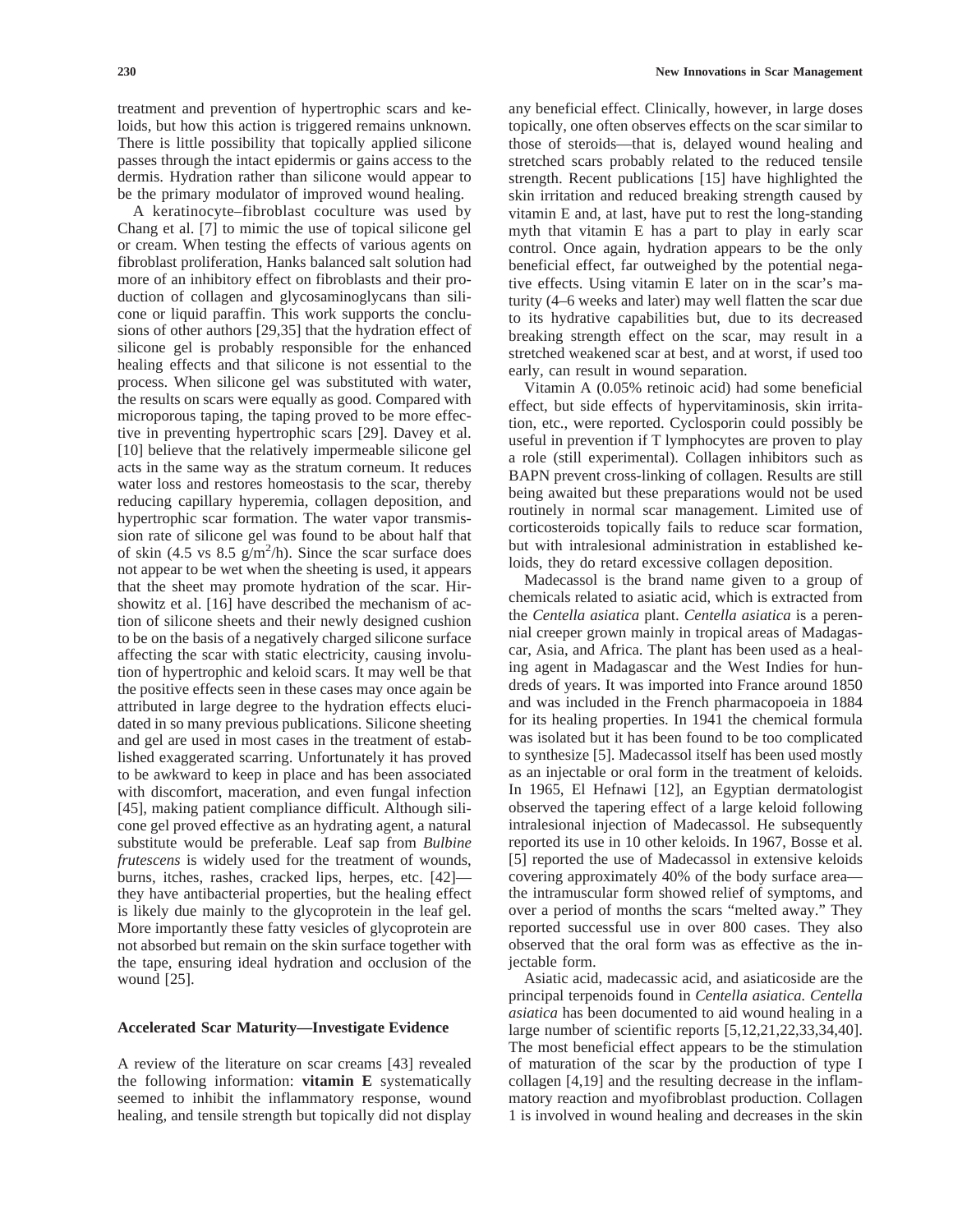

**Fig. 1.** Alpha Centella scar management program.



**Fig. 2.** White sheen evident on surface of tape following application.

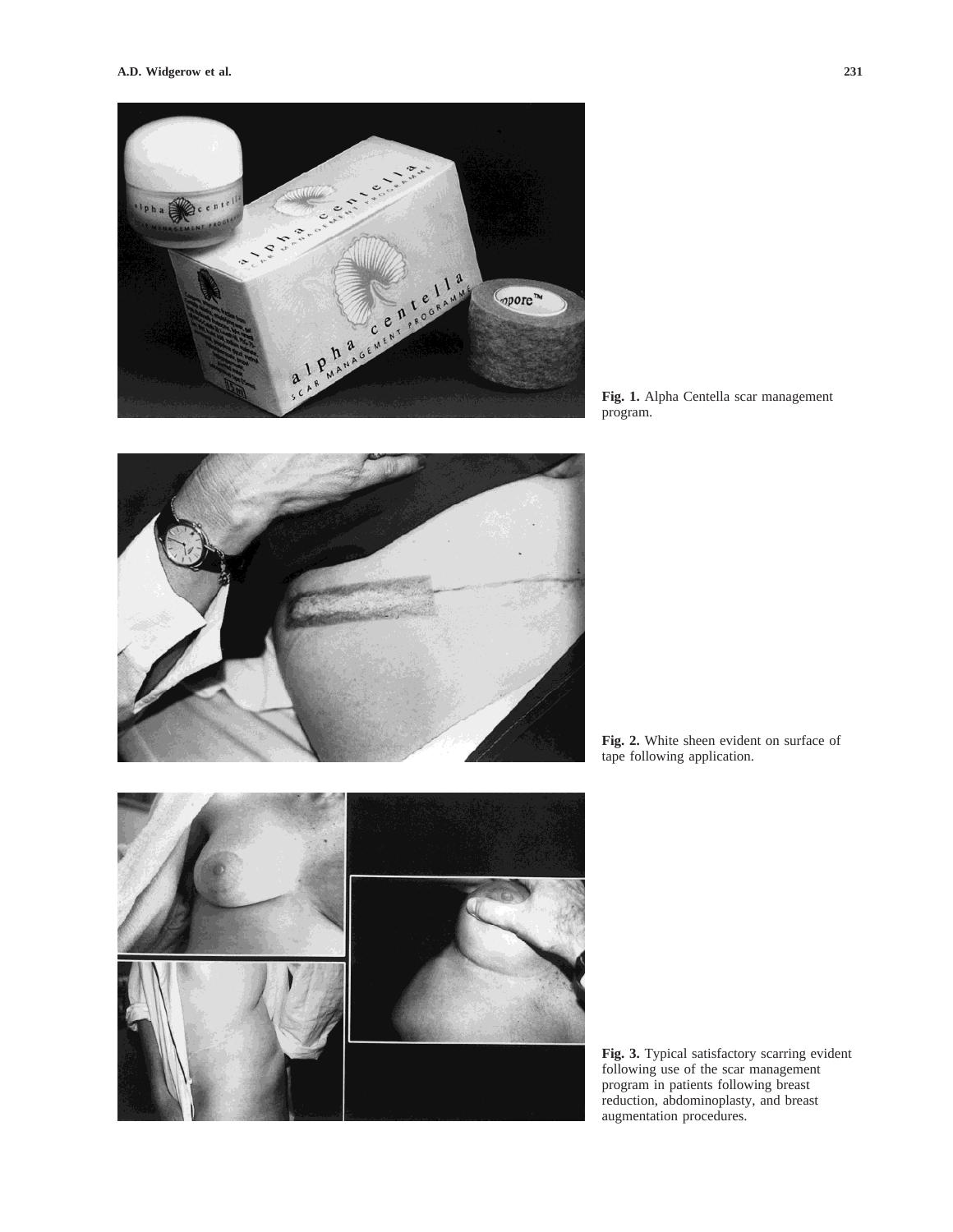with age. The amount of type III collagen present in hypertrophic scars is higher than in normal scars [9]. It appears that new collagen is being laid down continually in old hypertrophic scars. The normal dermal ratio of type I to type III is 3.5:1; hypertrophic scars, 2:1; embryonic scars, 1:1 [2]. In early hypertrophic scar tissue, the presence of increased type III collagen indicates the synthesis of "embryonic" collagen. By increasing the amount of type I collagen and thus increasing the I:III ratio, *Centella asiatica* extracts may well be inducing more rapid maturity of the scar.

Although most studies have used *Centella asiatica* extracts in readily established exaggerated scarring, there are authors that have used it prophylactically, but probably not to its full potential [19]. The active ingredients that occur naturally in the leaves and stems of *Centella asiatica* are mainly the glycosides asiaticoside and madecassoside. Triterpenes, namely, asiatic acid and madecassic acid, also occur in the plant in the free state, that is, not linked to sugars as glycosides. The activity of *Centella asiatica* has been attributed mainly to the triterpenic fraction (TTF) of *Centella asiatica.* When applied topically one would ideally like to have a viable amount of the free triterpenoid available, as well as the natural blend of the glycosides for slower conversion to the genin fractions of the glycosides. Bonte et al. [4] suggested a total viability limit of  $15-20 \mu g/ml$  of the total purified extract. This translates to the concentration of 2% total extract used in Alpha Centella®. In studies conducted in Italy on the total triterpenoid fraction extracted from *Centella asiatica,* a statistically important increase was observed in the percentage of collagen and in cell layer fibronectin. This effect on collagen and fibronectin may explain the action of the triterpenic fraction of *Centella asiatica* in promoting wound healing [39].

This promotion to more rapid maturity of the scar may have manifested itself in the experiments of Rosen et al. [33], and Velasco Romero [44], and Suguna et al. [38], where local application to a sutured wound of asiaticoside significantly increased the breaking strength of the wound (as opposed to vitamin E).

Thus, researching the literature over the past 25–30 years, we have identified three consistent scientifically documented essential components to scar control: *support, hydration,* and *accelerated scar maturity.* These components have been incorporated into the formulation of a scar management program—Alpha Centella<sup>®</sup> [Alphaplast International (Pty.) Ltd., P.O. Box 669, Gallo Manor 2052, South Africa] (Fig. 1). Support is provided by microporous tape. Enhanced healing is provided by the active ingredients of *Centella asiatica,* the extraction of which is extremely complex and accomplished in a standardized form in the Alpha Centella® range.

This scar program is aimed primarily as a preventative against the formation of excessive scarring. Although these agents have all been used individually and proven to be safe and effective, the combined product is uniquely advantageous. The formulated cream is applied

to the surface of the tape. By combining all beneficial scar control modalities, synergism is achieved, with earlier maturity and a more favorable scar appearance. To avoid skin reactions and improve patient compliance, the taping remains in place until spontaneous separation occurs and is not removed on a daily basis as reported previously [31].

### **Clinical Experience—Practical Application**

Once the sutures have been removed after surgery, the microporous tape is applied directly over the new scar. Let us look at the practical usage of the product. It should lie in the direction of the wound and overlap each side by approximately 1–1.5 cm. This tape remains in place until spontaneous separation takes place, usually at 7 to 10 days. The patient bathes or showers with the tape in place. Alpha Centella cream is applied to the surface of the tape twice a day—morning and night. The cream is applied in very small amounts onto the surface of the tape until a white sheen is evident (Fig. 2). After 2 to 3 min the cream is seen to have been completely absorbed into the tape. This is manifested by the dry surface of the tape. The impregnated tape then acts as a slow release of active ingredient throughout the day until the next application. Patients are instructed that the critical period for the use of Alpha Centella<sup>®</sup> cream is the first  $6-8$  weeks. Thereafter they should continue with taping alone until maturation of the scar takes place as manifested by a flat white scar.

## **Clinical Experience—Results**

Our clinical experience relates to at least 6-month follow-up of the product in 106 patients. No allergies, hypersensitivities, or side effects related to the cream preparation were encountered. Hypersensitivity to the tape was encountered in 12 patients. Six of these patients did not need to stop use of the product—the sensitivity cleared spontaneously. Five of the 12 patients stopped the tape temporarily but continued with the cream, and all managed to continue with the tape–cream combination after a period of from 3 to 10 days. The remaining single patient abandoned further use of the product at 4 weeks. Patient compliance was excellent, with no other patients abandoning treatment. This undoubtedly relates to the ease of use of the product. All patients used the product postoperatively to manage their scars in a preventive capacity rather than using it in established scars. The overriding observation in these patients was the excellent end results seen in over 90% of patients (Fig. 3) and the hastened occurrence of scar maturity in these cases. This averaged 3 months, as opposed to the 4- to 6-month period seen prior to product use. No scar revision procedures were necessary in any of the 106 patients.

Thus, the scar management program has fulfilled all the criteria for successful scar control. Although these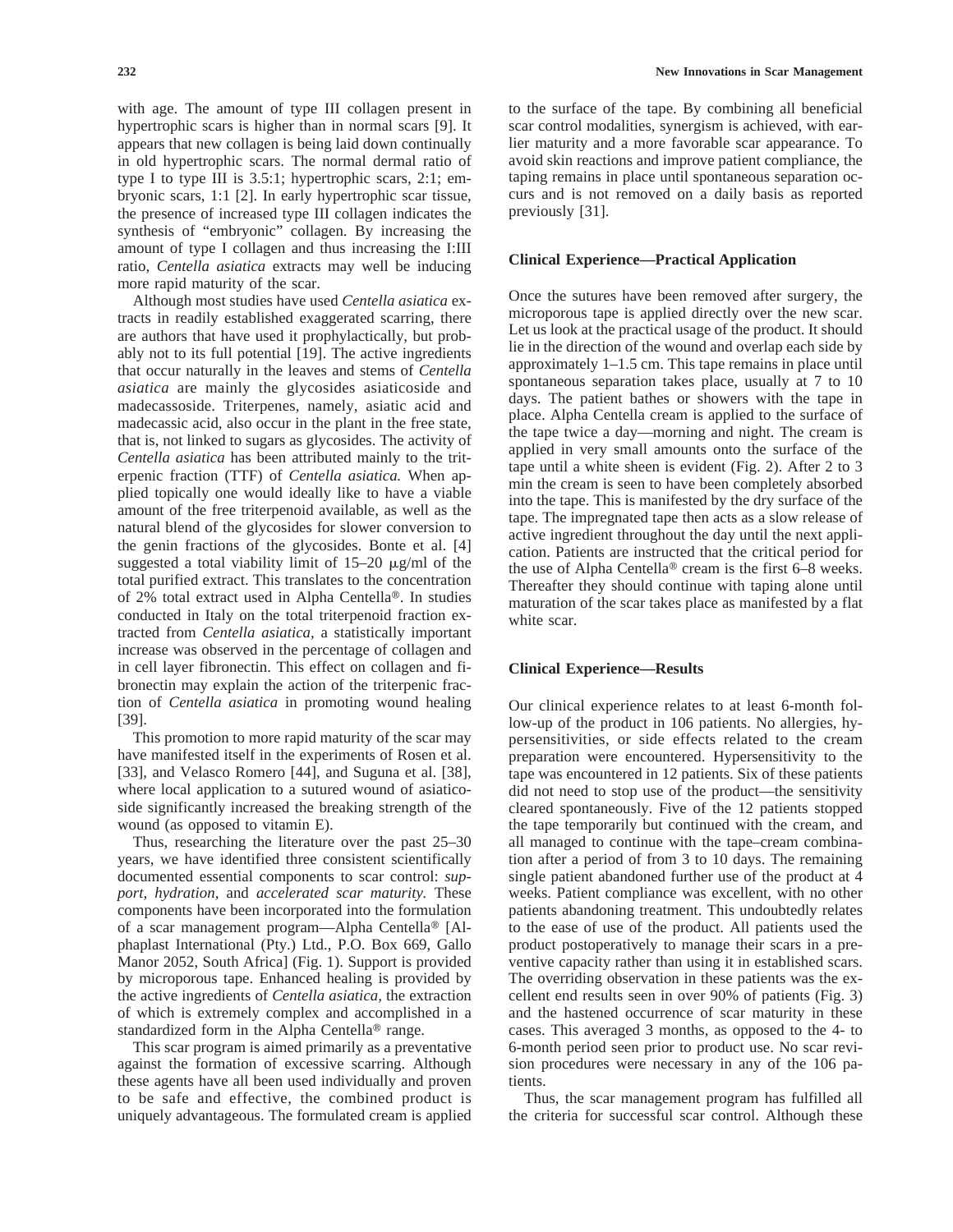results are presented in a nonformalized manner, scientific data will be published in the near-future. The purpose of this publication is to present the available research relating to scar management over the past 25 years and to describe the formulation of a scar management program based on these data.

### **Conclusion**

A host of techniques and modalities for scar control have been presented over the years. It would appear that the only reason so many approaches are offered is that no one modality has had widespread success. Almost every new surgical technique and variation described is eventually tried as a method for reducing the extent of scarring. Laser scar therapy [25], at best, is no better than that achieved with the less expensive combination therapy suggested above.

When discussing the management of scars, it is important to differentiate between keloid and hypertrophic scars, as the pathogenesis is different in each case, a genetic predisposition playing a strong role in keloid formation [41]. This paper describes modalities aimed at producing a cosmetically acceptable scar following surgery or injury—keloid scarring demands different approaches.

Our current therapy, based on tried and tested methods, but now used synergistically in one program providing support, hydration, and hastened scar maturity, has proven in our hands to be the most effective scar management yet.

#### **References**

- 1. Alster TS, West TB: Treatment of scars: A review. *Ann Plast Surg* **39:**418, 1997
- 2. Bailey AJ, Bazin S, Sims TJ, Le Lous M, Nicoletis C, Delaunay A: Characterisation of the collagen of human hypertrophic scars and normal scars. *Biochim Biophys Acta* **405:**412, 1975
- 3. Bonte F, Dumas M, Chaudagne C, Meybeck A: Influence of asiatic acid, madecassic acid and asiaticoside on human collgen I synthesis. *Plata Med* **60:**133, 1994
- 4. Bonte F, Dumas M, Chaudagne C, Meybeck A: Asiaticoside and madecassoside activity on human fibroblast type I and III collagen. *Ann Pharm Franc* **53:**38, 1995
- 5. Bosse JP, Papillon J, Frenette G, Dansereau J, Cadotte M, Le Lorier J: Clinical study of a new antikeloid agent. *Ann Plast Surg* **3:**13, 1979
- 6. Carpendale MTF, Sereda W: The role of the percutaneous suture in surgical wound infection. *Surgery* **58:**672, 1965
- 7. Chang CC, Kuo YF, Chiu HC, Lee JL, Wong TW, Jee SH: Hydration, not Silicone modulates the effects of keratinocytes on fibroblasts. *J Surg Res* **59:**705, 1995
- 8. Clark RAF: Biology of dermal wound repair. *Dermatol Clin* **11:**647, 1993
- 9. Costa AMA, Desmouliere A: Mechanisms and factors involved in development of hypertrophic scars. *Eur J Plast Surg* **21:**19, 1998
- 10. Davey RB, et al.: Adhesive contact media—An update on

graft fixation and burn scan management. *Burns* **17:**313, 1991

- 11. Edlich RF, et al.: Studies in the management of the contaminated wound. *J Surg Res* **8:**585, 1968
- 12. El Hefnawi H: Treatment of keloid with asiaticoside. *Dermatologica* **125:**387, 1962
- 13. Elliot D, Cory-Pearce R, Rees GM: The behaviour of presternal scars in a fair-skinned population. *Ann R Coll Surg Engl* **67:**238, 1985
- 14. Gordon BI, Maibach HI: Adhesive tape anhidrosis. *Arch Dermatol* **100:**429, 1969
- 15. Havlik RJ: Vitamin E and wound healing. *Plast Reconstr Surg* **100:**1901, 1997
- 16. Hirshowitz B, et al.: Static electric field induction by a silicone cushion for the treatment of hypertrophic and keloid scars. *Plast Reconstr Surg* **101:**1173, 1998
- 17. Hofmann H, Maibach HI: Transepidermal water loss in adhesive tape induced dermatitis. *Contact Derm* **2:**171, 1976
- 18. Hogstrom H, Haglund U, Zederfeldt B: Tension leads to increased neutrophil accumulation and decreased laparotomy wound strength. *Surgery* **107:**215, 1990
- 19. Landes E: Konservative Therapie von Narben und Falten. *Z Hautkr* **62:**805, 1987
- 20. Langer K: "On the Anatomy and Physiology of the Skin" (1861), translated by T. Gibson. *Br J Plast Surg* **31:**93, 1978
- 21. Lawrence JC: The morphological and pharmacological effects of asiaticoside upon skin in vitro and in vivo. *Eur J Pharmacol* **1:**414, 1967
- 22. Lawrence JC: The effect of asiaticoside on guinea pig skin. *J Invest Dermatol* **19:**95, 1967
- 23. Marples RR, Kligman AM: Growth of bacteria under adhesive tapes. *Arch Dermatol* **99:**107, 1969
- 24. Martin CW, Muir IFK: The role of lymphocytes in wound healing. *Br J Plast Surg* **43:**655, 1990
- 25. McCraw JB, McCraw JA, McMellin A, Bettencourt N: Prevention of unfavorable scars using early pulse dye laser treatments: A preliminary report. *Ann Plast Surg* **42:**7, 1999
- 26. Meyer M, McGrouther DA: A study relating wound tension to scar morphology in the presternal scar using langers technique. *Br J Plast Surg* **44:**291, 1991
- 27. Morris DE, et al.: Acute and chronic animal models for excessive dermal scarring: Quantitative studies. *Plast Reconstr Surg* **100:**674, 1997
- 28. Muir IFK: Control of fibroblast activity in scars: A review. *Eur J Plast Surg* **21:**1, 1998
- 29. Niessen FB: Effectiveness of silicone sheets in the prevention of hypertrophic breast scars (Letter). *Ann Plast Surg* **39:**547, 1997
- 30. Orentreich N, Berger RA, Auerbach R: Anhidrotic effects of adhesive tapes and occlusive film. *Arch Dermatol* **94:**709, 1966
- 31. Reiffel RS: Prevention of hypertrophic scars by long term paper tape application. *Plast Reconstr Surg* **96:**1715, 1995
- 32. Reiter D: Methods and materials for wound management: *Otolaryngol Head Neck Surg* **110:**550, 1994
- 33. Rosen H, Blumenthal A, McCallum J: Effect of asiaticoside on wound healing in the rat. *Proc Soc Exp Biol Med* **52:**279, 1967
- 34. Sasaki S, Shinkaih-Akashi Y, Kishihara Y: Studies on the mechanism of action of asiaticoside on experimental granulation tissue and cultured fibroblasts and its clinical